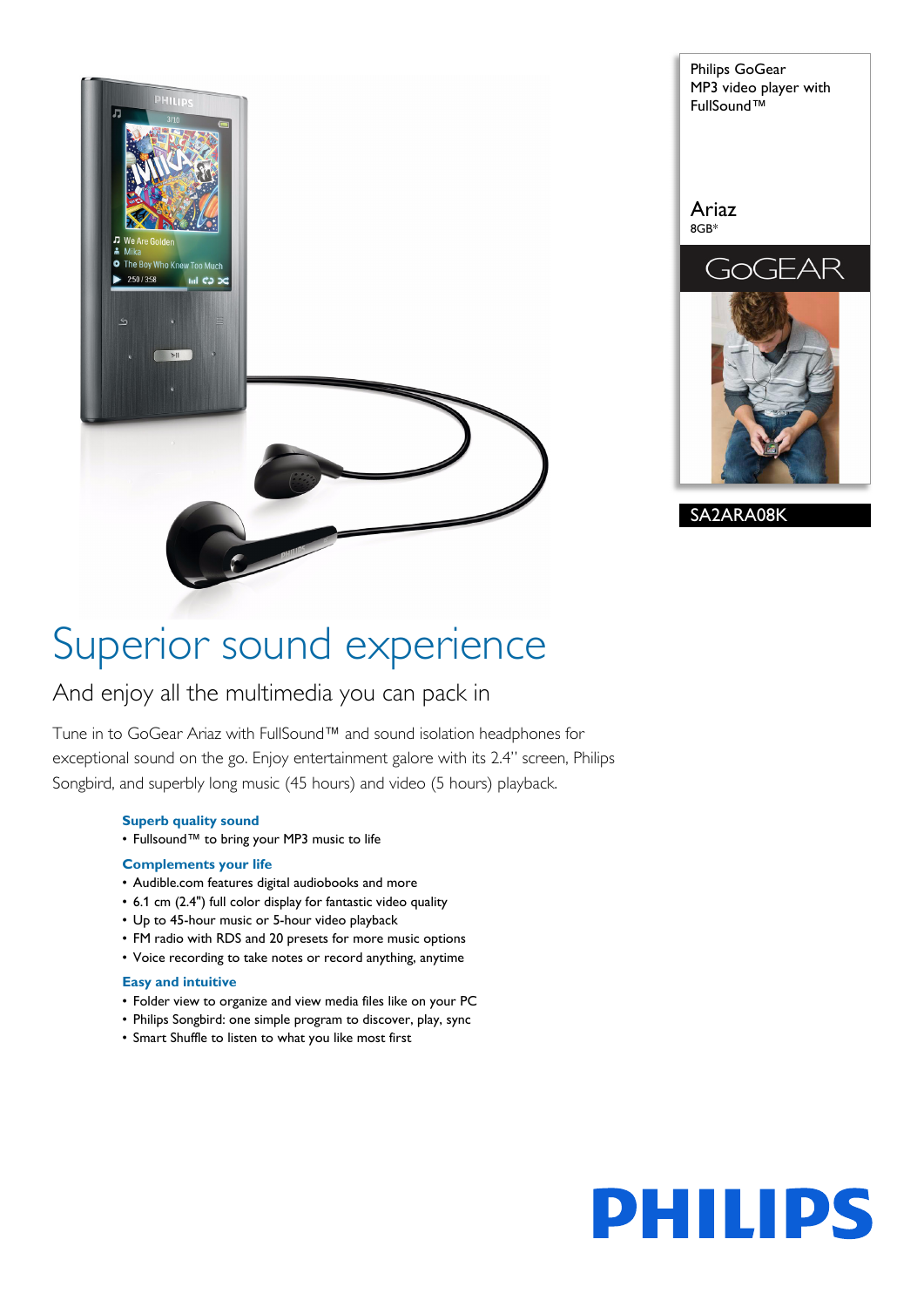# **Highlights**

# **FullSound™**



Philips' innovative FullSound technology faithfully restores sonic details to compressed MP3 music, dramatically enriching and enhancing it, so you can experience CD music without any distortion. Based on an audio post-processing algorithm, FullSound combines Philips' renowned expertise in music reproduction with the power of the latest generation Digital Signal Processor (DSP). The result is fuller bass with more depth and impact, boosted voice and instrument clarity, and rich detail. Rediscover your compressed MP3 music in true-to-life sound that will touch your soul and move your feet.

# **Philips Songbird**



One simple, easy-to-use program that comes with your GoGear player, Philips Songbird lets you discover and play all your media, and sync it seamlessly with your Philips GoGear. Its intuitive and powerful music management features let you discover new artists and music styles directly in the program through music and media stores, services and websites. Play your own library and media from the internet and seamlessly sync all of it from your PC to your Philips GoGear.

# **Audible**



Audible.com is your destination for the widest selection of digital audiobooks, magazines, radio shows, stand-up comedy, and more available for download. Enjoy books in the car, at the gym, or around the house. Authors and icons read their own works, and famous actors narrate your favorite titles. At Audible.com you can browse and sample over 75,000 selections, including the latest best sellers and timeless classics.

#### **6.1 cm/2.4" full color display**



A cool 6.1 cm (2.4") high resolution display on your GoGear player offers excellent video quality and crisp, vivid images. Together with a full color menu, the large screen allows easy navigation of media files to complete the package for a all-round multimedia experience on the go.

# **45-hour music/5-hour video**

Forget about the hassle of having to recharge your GoGear player battery constantly. This

extemely long lasting player allows you to savor your favorite tunes for up to a whopping 45 hours of continuous music playback or up to 5 hours of video playback - all on a single charge. Now you can sit back and listen to music all day long or watch the equivalent of 3 movies back-to-back wherever you go.

#### **FM radio with RDS/ 20 presets**



RDS (Radio Data System) is a communications protocol standard that allows digital information to be transmitted over FM radio broadcasts. RDS-enabled FM radio receivers can display this useful information that includes station identity, program details and song title and artist, etc. At anytime, you can store a desired station as a preset channel on your GoGear player. With 20 preset radio stations that can be stored, you can quickly access your favorite radio station without having to manually tune the frequencies each time.

#### **Smart Shuffle**



Smart Shuffle to listen to what you like most first